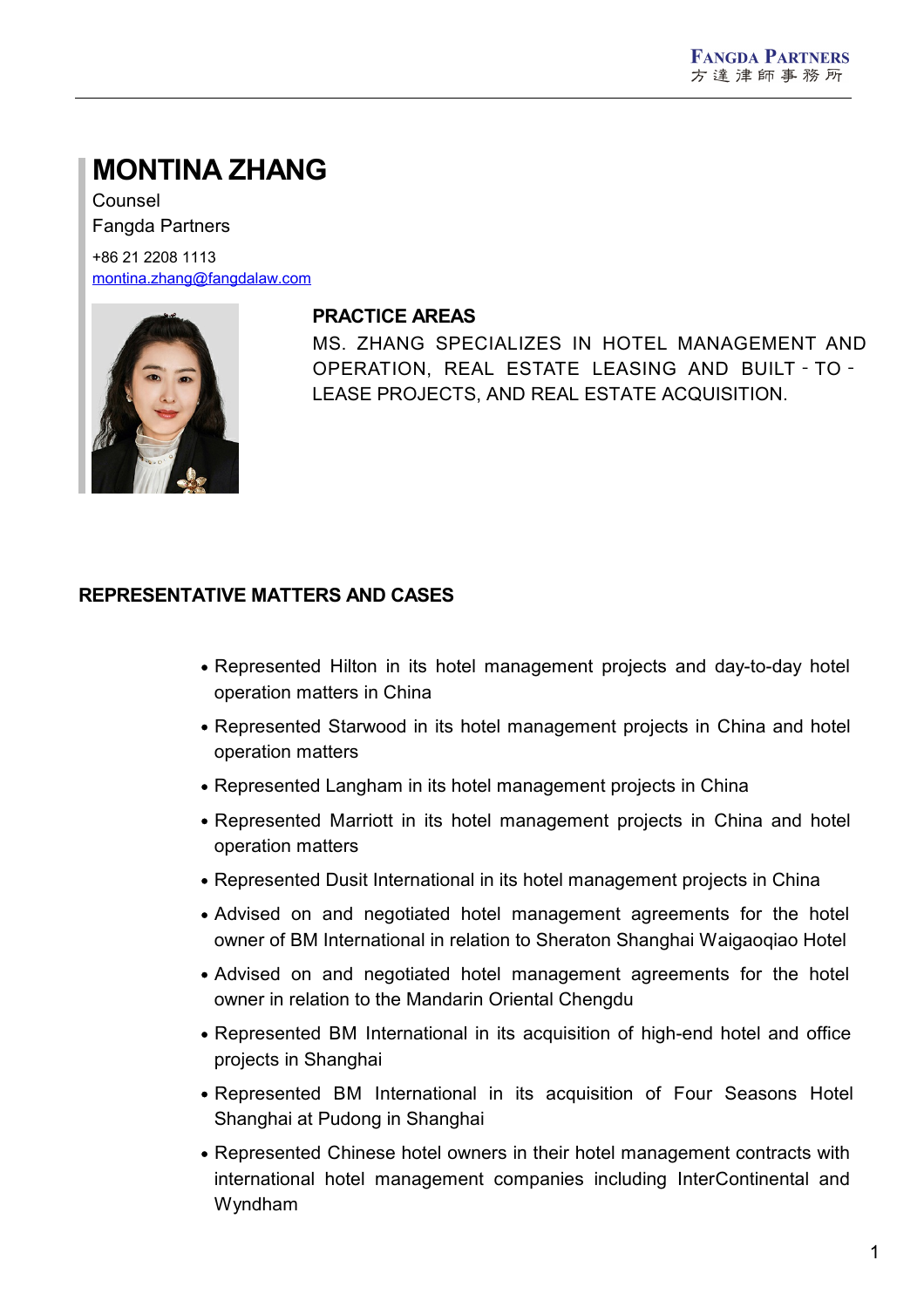- Represented Starbucks in its lease of sites for coffee stores throughout China
- Represented Gap in its lease of sites for retail stores throughout China
- Represented Daimler in its built-to-lease projects for training centers throughout China
- Represented Singapore Government Real Estate Investment Corporation in the overall leasing matters for Azia Center, a Grade A office building in Pudong Shanghai
- Represented Corporate Realty Services of Citigroup in various leasing matters throughout China, including leasing office-retail space for branch offices and floor space for ATMs
- Represented Shanghai Center in its leasing and property management matters
- Represented Bayer in its office lease matters in China
- Represented Shaw Industries Group, Inc. in its investment projects and office lease matters in China
- Represented Brookfield in its acquisition of equity interest in China Xintiandi Limited
- Represented Kerry Properties in its investment and acquisition of real estate projects in Shanghai
- Represented CSI Group in its acquisition of a residential property development project in Shanghai
- Represented Gazeley in its industrial land and warehousing facilities acquisition and development projects in China

## **OTHER INFORMATION**

## **Education**

- University of Essex in UK, LL.M
- Shanghai University of Finance and Economics, LL.B

## **Professional Qualification**

• Admitted to practice in the PRC

## **Professional Background**